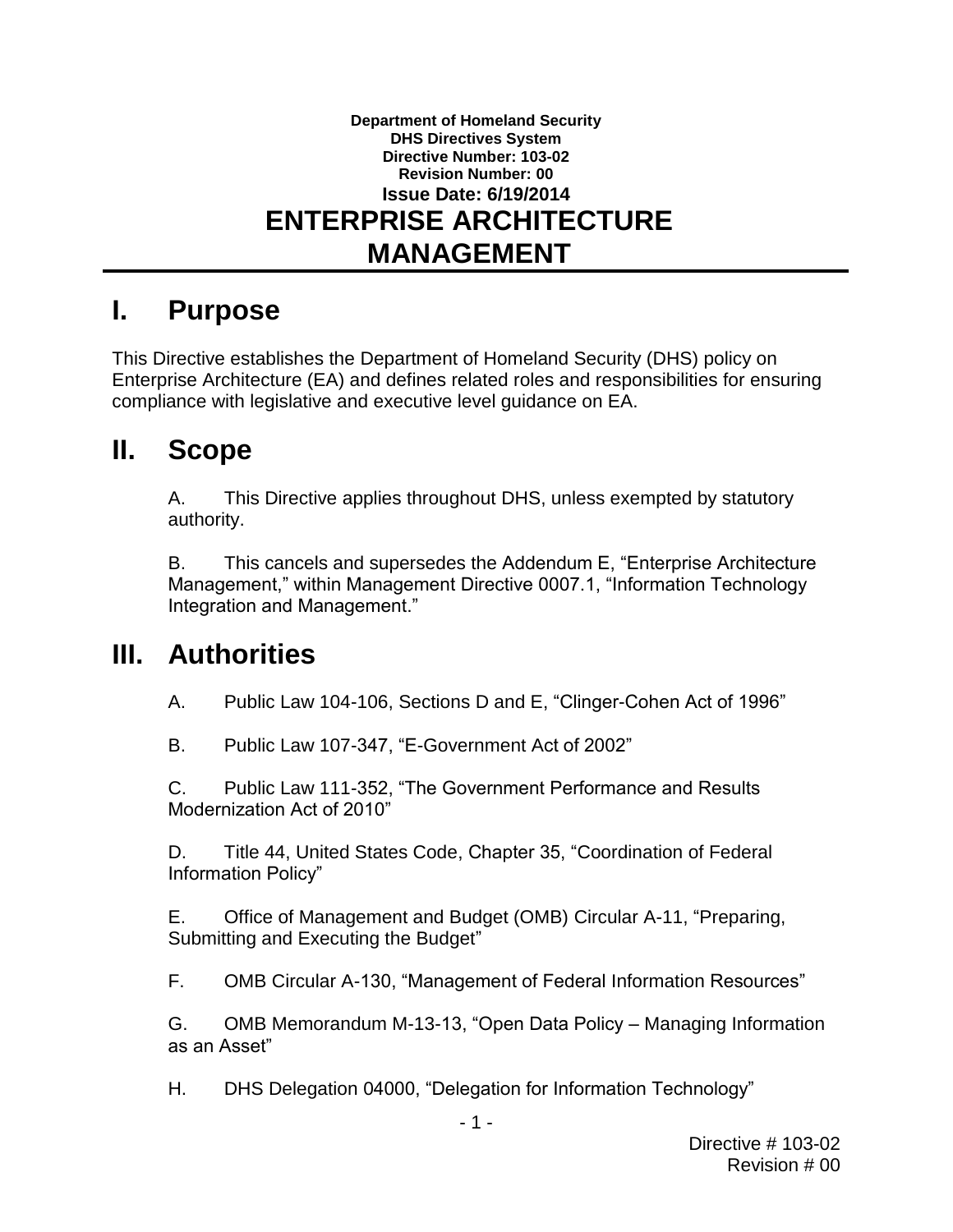# **IV. Responsibilities**

#### Α. A. The *DHS Chief Information Officer (CIO)*:

1. Establishes the DHS Enterprise Architecture Program Management Office (EAPMO);

 2. Appoints the Enterprise Architecture Director, who also serves as the DHS Chief Architect;

 3. Collaborates with stakeholders across the DHS enterprise to establish EA transition plans, and monitor the implementation of EA transition plans; identify strategic improvement opportunities, define target architectures,

 applicable laws, OMB, and DHS policies and procedures, and has an effective governance process; 4. Ensures that the Enterprise Architecture program complies with

5. development, maintenance, and maturity of the DHS Enterprise Issues procedures/instructions concerning the ongoing Architecture in accordance with OMB and Government Accountability Office directives, instructions, policies, and memoranda of EA;

6. Promotes the practice of EA by establishing and delivering DHSwide training programs on EA;

 acquisition, and maintenance of information technology (IT); 7. Ensures that EA practices, principles, and information are incorporated into IT governance, portfolio management, capital planning, investment management, and other processes related to the planning,

 Enterprise Architecture as well as the overall DHS EA, measures the and overall DHS EA, and provides guidance on methods for continuous 8. Establishes annual performance goals for each Component's performance of each the Component's Enterprise Architecture program improvement;

 COE) to promote and support the planning, implementation, and maturing of EA across DHS. The EA COE is a collaborative body that is chaired by the DHS Chief Architect and comprises the Chief Architects from each 9. Establishes the Enterprise Architecture Center of Excellence (EA Component along with appropriate specialists from other DHS offices; and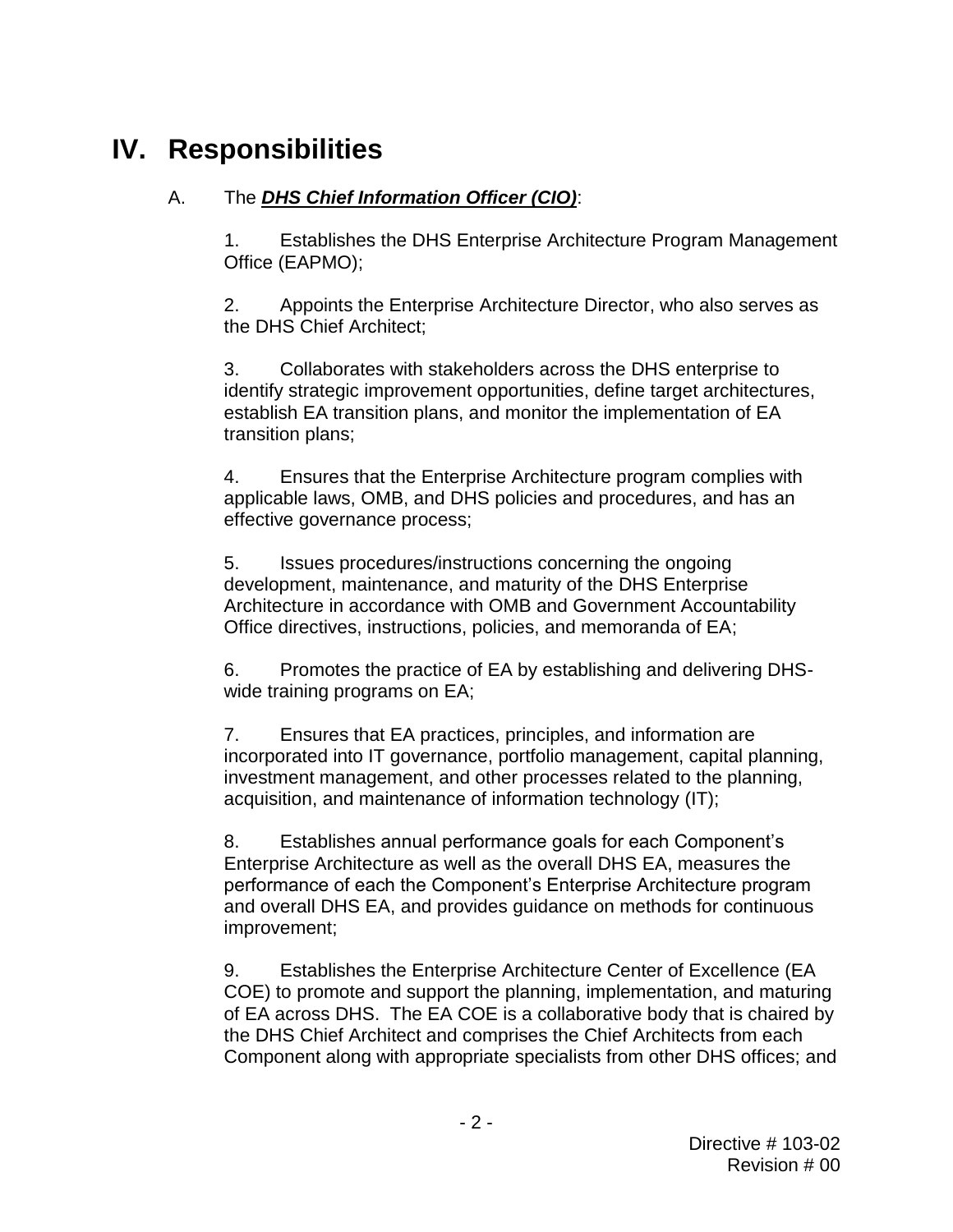10. Ensures that DHS Data Management practices and principles are incorporated into Component's data management, information sharing and EA efforts and measures the performance of each Component's data management and information sharing effort on the Enterprise Data Management Scorecard.

#### **B.** B. The *Component Chief Information Officers*:

 1. Appoint and designate the Component Chief Architect (Chief Technology Officer or other like official) and provide resources for the execution of an EA Program;

2. Communicate Departmental EA policies, processes, and procedures throughout the Component and ensure all Component employees and contractors are in compliance;

 architectures and transition plans across the segments of the DHS EA in 3. Support the development and implementation of target collaboration with mission stakeholders and the DHS CIO or EAPMO;

 in DHS EA annually prior to the submission of the Homeland Security Architecture to OMB; 4. Certify the sufficiency and completeness of Component information

 information at the appropriate level of detail in the DHS EA and in 5. Provide periodic updates to the essential Component-related accordance with guidance from the DHS CIO or EAPMO;

 IT programs/projects, ensuring that conditions are resolved in a timely 6. Monitor the status of all conditions levied by the DHS EA Board on manner, and provide a monthly report to the DHS CIO on the status of any unresolved conditions;

 7. Promote the practice of EA by establishing and delivering DHS- wide training programs on EA within their respective Component and actively participating in the EA COE; and

 investment management, and other processes related to the planning, 8. Ensure that EA practices, principles, and information are incorporated into IT governance, portfolio management, capital planning, acquisition, and maintenance of information technology.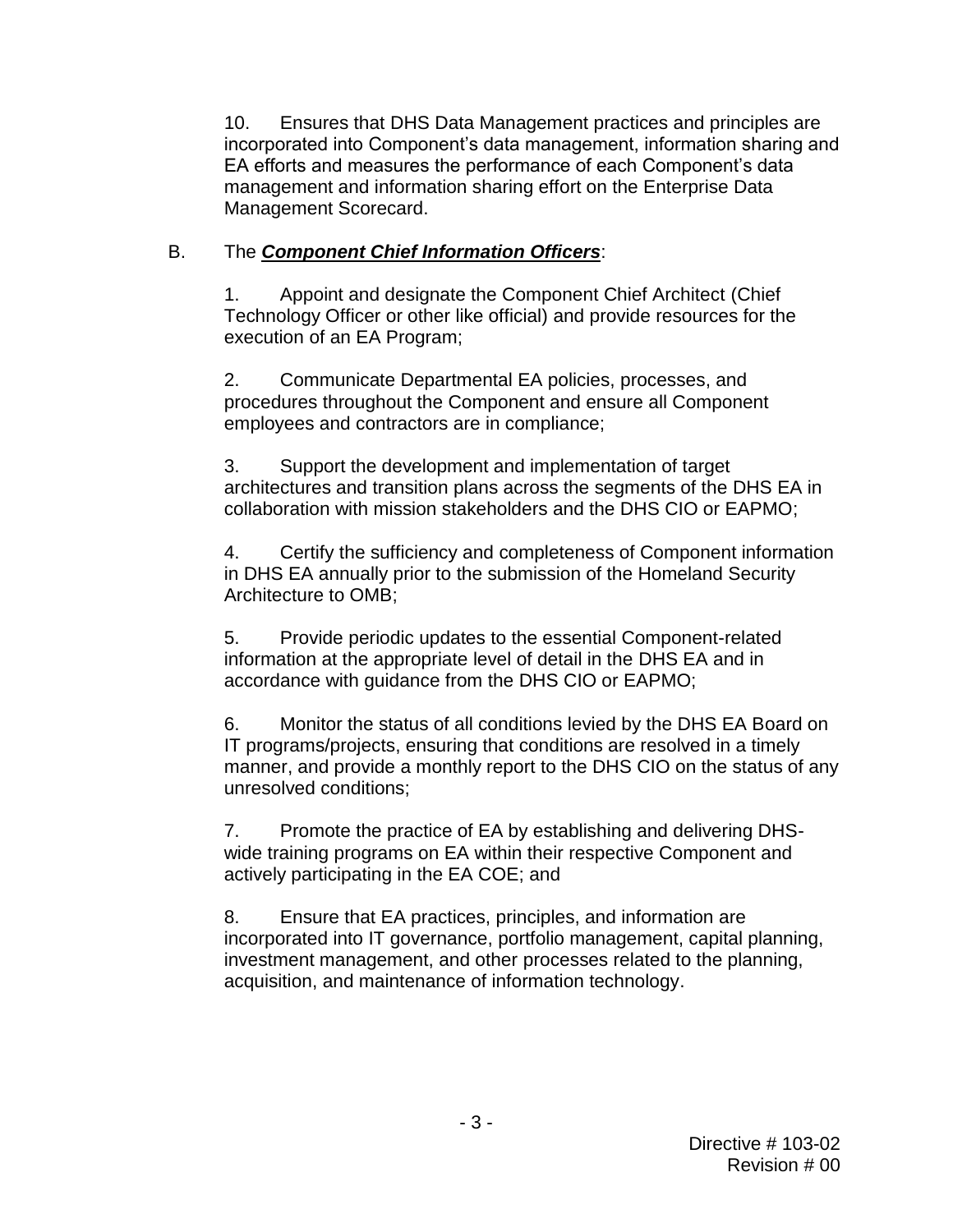# **V. Policy and Requirements**

Α. technology investments necessary to reach key performance outcomes. The EA business, information and the enabling services and technologies currently used needed to achieve the Department's key performance outcomes and ensures The DHS EA Program provides a vehicle to tie the strategic mission goals and objectives of DHS to the business processes, information resources and provides a resource of information about the performance metrics, lines of within DHS. The EA also provides the roadmap for implementing the capabilities efficient use of resources.

В. oversight requirements. Specifically, the Federal Enterprise Architecture is used The DHS EA complies with legislative mandates, Federal initiatives, and as guidance.

 $C_{\cdot}$ All DHS IT systems aligns with the Department's EA.

 D. Employees and officials implements the EA consistent with the following principles:

1. Develop information systems and services that facilitate interoperability and sharing of applications across DHS;

 acquiring new IT resources; 2. Meet information technology needs through cost effective intraagency and interagency sharing and reuse of existing capabilities, before

 3. Establish a level of security for all information systems that is commensurate to the risk and magnitude of the harm resulting from the stored in or flowing through these systems; and loss, misuse, unauthorized access to, or modification of the information

4. Develop information systems that utilize cost-effective data management and data architecture practices to ensure data is trusted, reliable, and reusable.